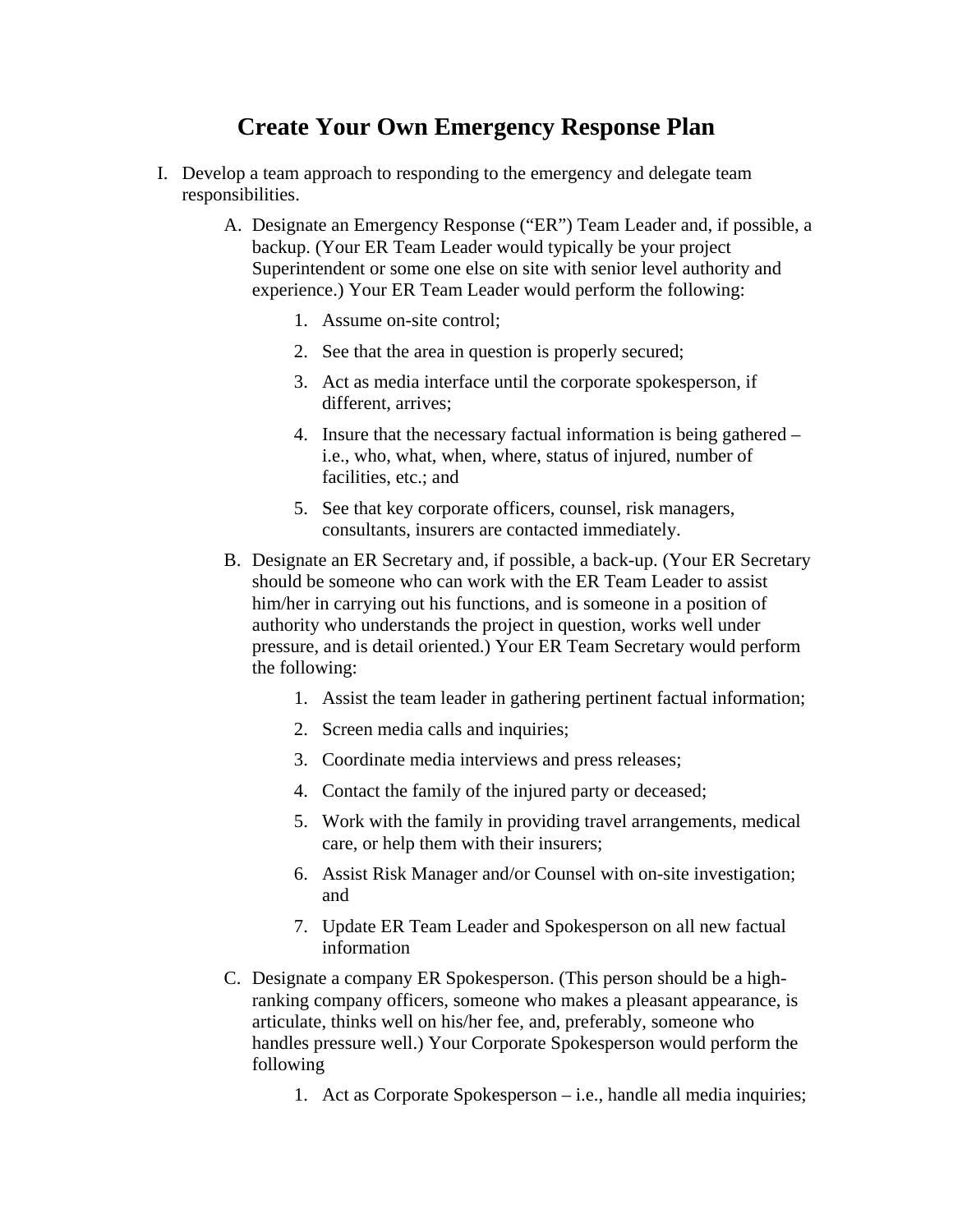- 2. Present press releases or position statements when necessary;
- 3. give interviews; and
- 4. Work with Counsel and consultants regarding the preparation of press releases, corporate position statements, and damage control, if necessary.
- II. Your Emergency Response Plan should be reduced to writing so each member of the team knows exactly what his/her job duties are. You should have your Emergency Response Plan reviewed by the Risk Manager, Counsel, and Insurer.
- III. An updated telephone list and list of all pertinent authorities i.e., local hospitals, utility companies, etc., (similar to the attached) should be kept on the project site in a conspicuous location and updated periodically.
- IV. A plan is not much good unless it works! Periodically test it through role playing or the handling of mock emergencies.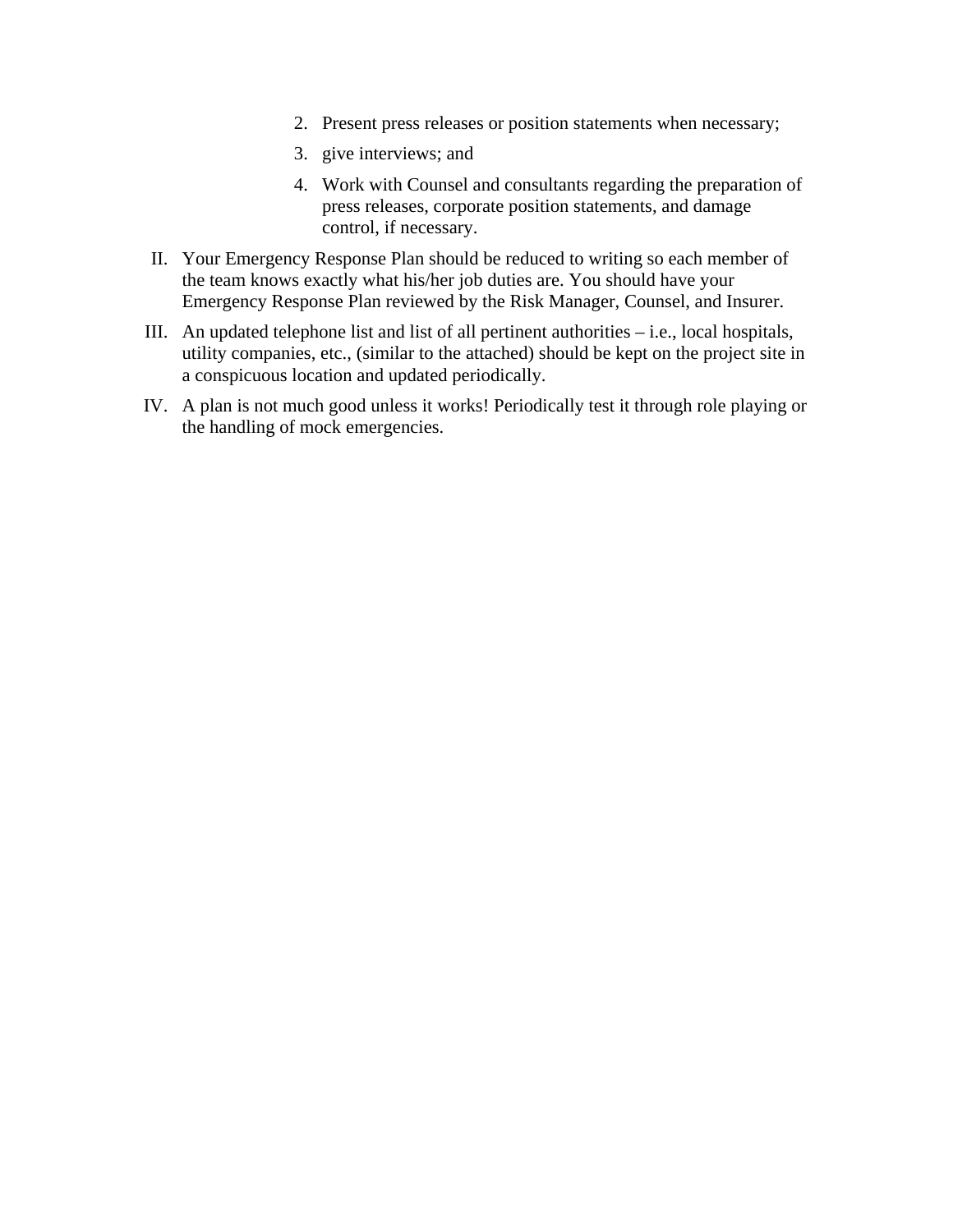- 1. DO NOT GIVE AN INTERVIEW UNPREPARED.
- 2. YOU SHOULD BE ABLE TO ARTICULATE THE PERTINENT FACTS. (Know what happened: who, what, when, where, etc. If you cannot accurately recite the facts, write them down.)
- 3. DO NOT GUESS OR GIVE PERSONAL OPINIONS STICK TO THE FACTS. If you do not know the answer, say you do not know.
- 4. USE PLAIN LANGUAGE.
- 5. DO NOT EXAGGERATE OR USE EXTRAVAGANT STATEMENTS; IT DESTROYS YOUR CREDIBILITY.
- 6. TAKE YOUR TIME ANSERING THE QUESTION. Use the time to formulate your response.
- 7. AVOID THEATRICS, FACIAL GRIMACES, ARM WAVING, ETC. Be aware of the tone of your voice and watch your language.
- 8. DO NOT BE BATED; NOTHING IS "OFF THE RECORD." Do not be lead into thinking otherwise.
- 9. DO NOT ASSUME A DUTY OR RESPONSIBILITY FOR YOUR COMPANY THAT YOUR COMPANY DOES NOT LEGALLY OWE.
- 10. DO NOT GIVE YOUR OPINION REGARDING GUILT OR BLAME. Do not assume it was your company's fault, irrespective of how it may first appear.
- 11. DRESS APPROPRIATELY DO NOT SMOKE OR WEAR DARK GLASSES WHILE BEING INTERVIEWED. Wear your hard had if on the construction site.
- 12. BE HUMBLE/CONCERNED.
- 13. DO NOT SAY "NO COMMENT" UNDER ANY CIRCUMSTANCES. It makes you appear guilty or as if you are hiding something when that is not the case.
- 14. BUY TIME IF YOU NEED TO BY STATING THAT YOU HAVE NOT COMPLETED YOUR INVESTIGATION AND DO NOT FEEL IT IS APPROPRIATE TO TALK IN DETAIL ABOUT THE ACCIDENT UNTIL THE INVESTIGATION IS COMPLETED AND YOU HAVE ALL THE FACTS. As for their name and tell them you will contact them with the answer to their question, if necessary. Call them back if you say you will.
- 15. REMEMBER THE AVERAGE REPORTER JUST WANTS TO KEEP HIS JOB AND GET THE STORY HE HAS BEEN ASSIGNED TO GET. There is not benefit getting into colloquy with a reporter.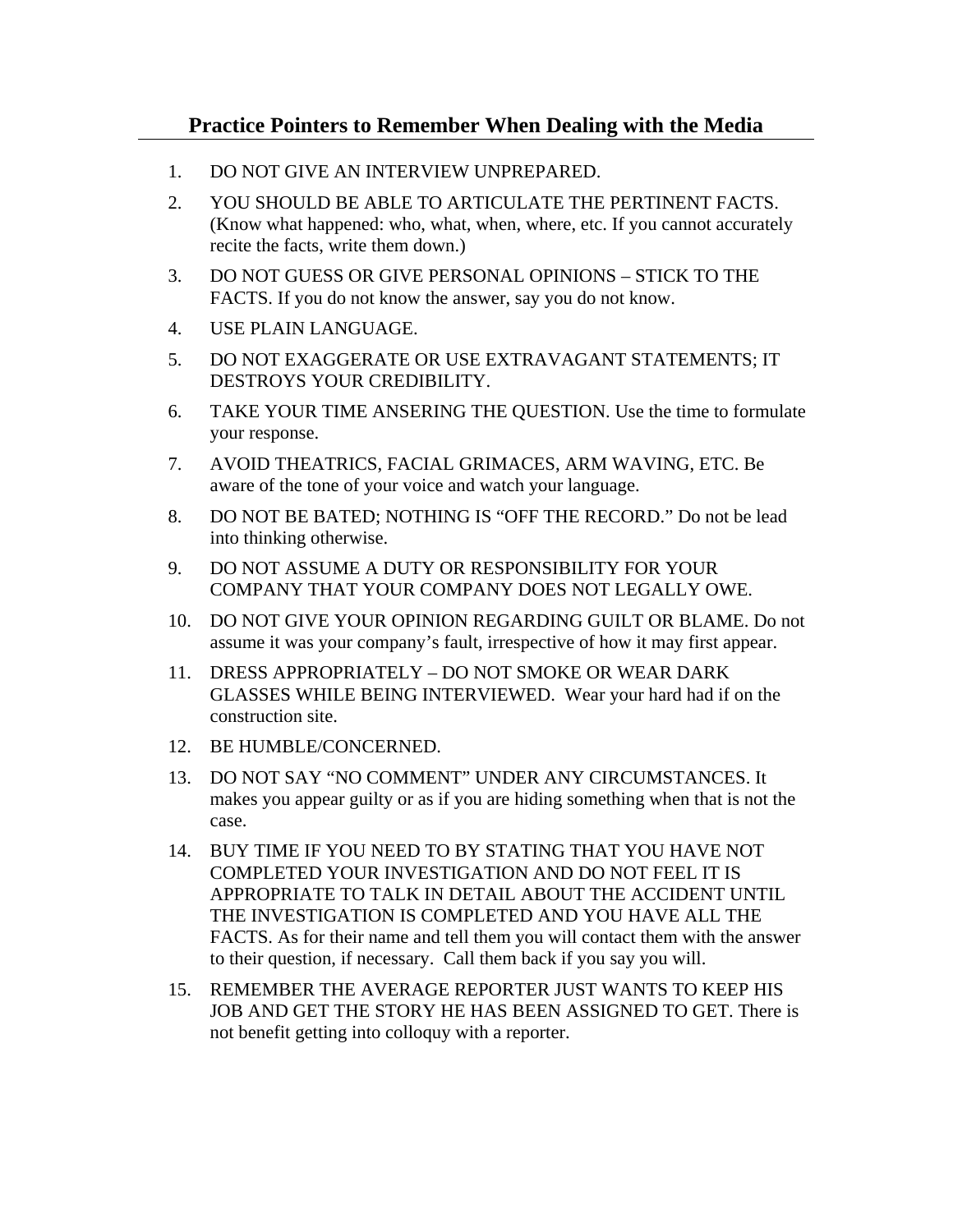## **EMERGENCY REPSPONSE TEAM MEMBERS** CONTACTS IN THE EVENT OF AN EMERGENCY

|            | $Spokesperson(s)$ :                                                                                                                                                                                                                                                                                                |
|------------|--------------------------------------------------------------------------------------------------------------------------------------------------------------------------------------------------------------------------------------------------------------------------------------------------------------------|
|            |                                                                                                                                                                                                                                                                                                                    |
|            | Day $\#$ :                                                                                                                                                                                                                                                                                                         |
|            | Night #: $\frac{1}{2}$ $\frac{1}{2}$ $\frac{1}{2}$ $\frac{1}{2}$ $\frac{1}{2}$ $\frac{1}{2}$ $\frac{1}{2}$ $\frac{1}{2}$ $\frac{1}{2}$ $\frac{1}{2}$ $\frac{1}{2}$ $\frac{1}{2}$ $\frac{1}{2}$ $\frac{1}{2}$ $\frac{1}{2}$ $\frac{1}{2}$ $\frac{1}{2}$ $\frac{1}{2}$ $\frac{1}{2}$ $\frac{1}{2}$ $\frac{1}{2}$ $\$ |
|            |                                                                                                                                                                                                                                                                                                                    |
| 2.         |                                                                                                                                                                                                                                                                                                                    |
|            |                                                                                                                                                                                                                                                                                                                    |
|            |                                                                                                                                                                                                                                                                                                                    |
|            |                                                                                                                                                                                                                                                                                                                    |
| CEO:       |                                                                                                                                                                                                                                                                                                                    |
|            | Day #: $\frac{1}{2}$ = 0.000 $\frac{1}{2}$ = 0.000 $\frac{1}{2}$ = 0.000 $\frac{1}{2}$ = 0.000 $\frac{1}{2}$ = 0.000 $\frac{1}{2}$ = 0.000 $\frac{1}{2}$ = 0.000 $\frac{1}{2}$ = 0.000 $\frac{1}{2}$ = 0.000 $\frac{1}{2}$ = 0.000 $\frac{1}{2}$ = 0.000 $\frac{1}{2}$ = 0.00                                      |
|            |                                                                                                                                                                                                                                                                                                                    |
|            |                                                                                                                                                                                                                                                                                                                    |
| CFO:       |                                                                                                                                                                                                                                                                                                                    |
|            | $Day \#:$                                                                                                                                                                                                                                                                                                          |
|            |                                                                                                                                                                                                                                                                                                                    |
|            |                                                                                                                                                                                                                                                                                                                    |
| President: | <u> 1989 - Jan Samuel Barbara, margaret eta idazlea (h. 1982).</u>                                                                                                                                                                                                                                                 |
|            | Day #:                                                                                                                                                                                                                                                                                                             |
|            |                                                                                                                                                                                                                                                                                                                    |
|            |                                                                                                                                                                                                                                                                                                                    |
|            |                                                                                                                                                                                                                                                                                                                    |
|            | $Day \#:$                                                                                                                                                                                                                                                                                                          |
|            |                                                                                                                                                                                                                                                                                                                    |
|            |                                                                                                                                                                                                                                                                                                                    |
|            |                                                                                                                                                                                                                                                                                                                    |
|            |                                                                                                                                                                                                                                                                                                                    |
|            |                                                                                                                                                                                                                                                                                                                    |
|            |                                                                                                                                                                                                                                                                                                                    |
|            |                                                                                                                                                                                                                                                                                                                    |
|            |                                                                                                                                                                                                                                                                                                                    |
|            |                                                                                                                                                                                                                                                                                                                    |
|            |                                                                                                                                                                                                                                                                                                                    |
|            |                                                                                                                                                                                                                                                                                                                    |
|            |                                                                                                                                                                                                                                                                                                                    |